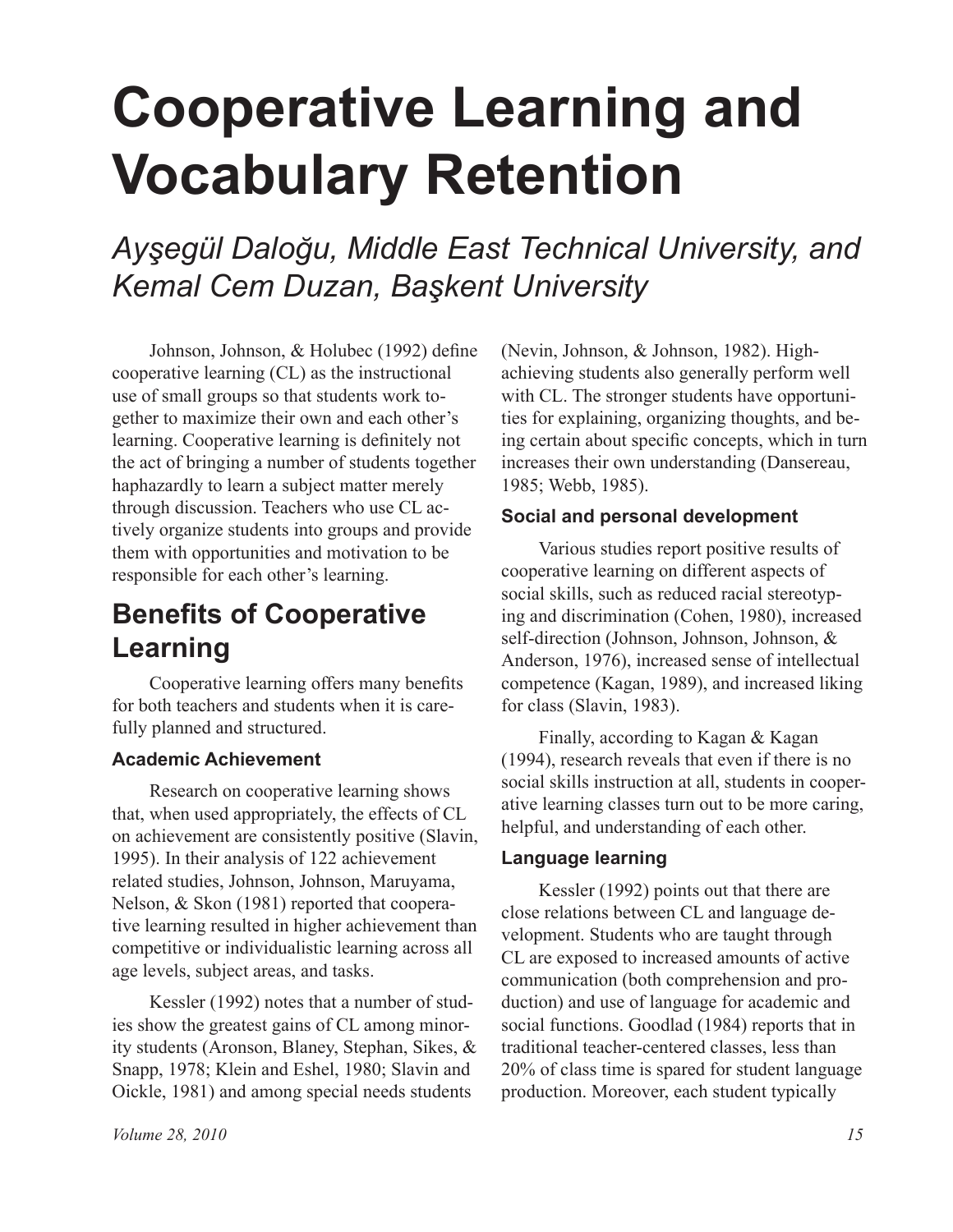gets the chance to speak for only fractions of a minute during a ffty-minute class time in a class of thirty students.

In contrast, CL classrooms devote 80% of their time to activities that include talking. Since this talk is simultaneous, "half of the students may be engaged in language production while the others are engaged in language comprehension" (Kessler, 1992: 5). As a result, CL provides an abundance of opportunity for increased active communication. This in turn has the potential for more intake for the English language learners.

#### **Management**

Kagan & Kagan (1994) report that many teachers have fewer classroom management problems after they alter their methods from traditional to CL. Cangelosi (2000) states that CL activities help classroom management in that

they foster student engagement in lessons, help students develop intrinsic motivation, equip students with better confict solution skills, and decrease the number of discipline problems among students.

## **Student Teams Achievement Division (STAD)**

This CL technique, developed by Slavin (1994), is designed to raise students' motivation to learn. It focuses on cooperation among group members within each team, which is followed by competition among the teams in the class. Jacobs, Power, & Inn (2002) describe this technique in four steps. First, the teacher instructs or presents the topic to the students who are arranged in heterogeneous groups of four. Second, students are asked to study the subject in their groups and make sure that each group member learns the material and is ready for a quiz. Then, students take the quiz individually. Finally, the teacher scores the quizzes.

Each student's score is compared to his or her past averages and points are added to the

*CL provides an abundance of opportunity for increased active communication.* 

group according to the level of improvement each student shows. Thus, students compete with their own previous average instead of competing with their peers. According to Bejarano (1987) this provides each student with an equal opportunity to contribute to the team score.

## **Vocabulary Retention**

Thornbury (2002) states that knowing the meaning of a word is not just knowing its dictionary meaning. Rather, the learner has to know the words commonly associated with it, namely, its collocations as well as its connotations, register, and cultural accretions. Another description for what it means to know a word is the type of word knowledge; that is, the distinction between receptive and productive word knowledge. According to Nation (2002), receptive vocabulary use involves perceiving the form of a word while

> listening or reading and retrieving its meaning. Productive vocabulary use involves wanting to express a meaning through speaking or writing and retrieving and producing

the appropriate spoken or written word form.

Vocabulary teaching and learning research has long focused on the most difficult question to answer; namely, what are the best ways of committing new words to memory? For short-term memory, which is used to hold information over brief periods, constant repetition of the new information would be the best action to take. However, if this new input is to be retained for days, weeks, or even years, we need to work much harder and try different strategies. Mere repetition will not be adequate to commit information to long-term memory (Gairns & Redman, 1986). Research fndings support the idea that retention of new information depends on the amount and quality of attention that individuals pay to various aspects of words (Craik & Tulving, 1975).

When students read a text together and explain the concepts to each other while evaluating each others' explanations, they engage in a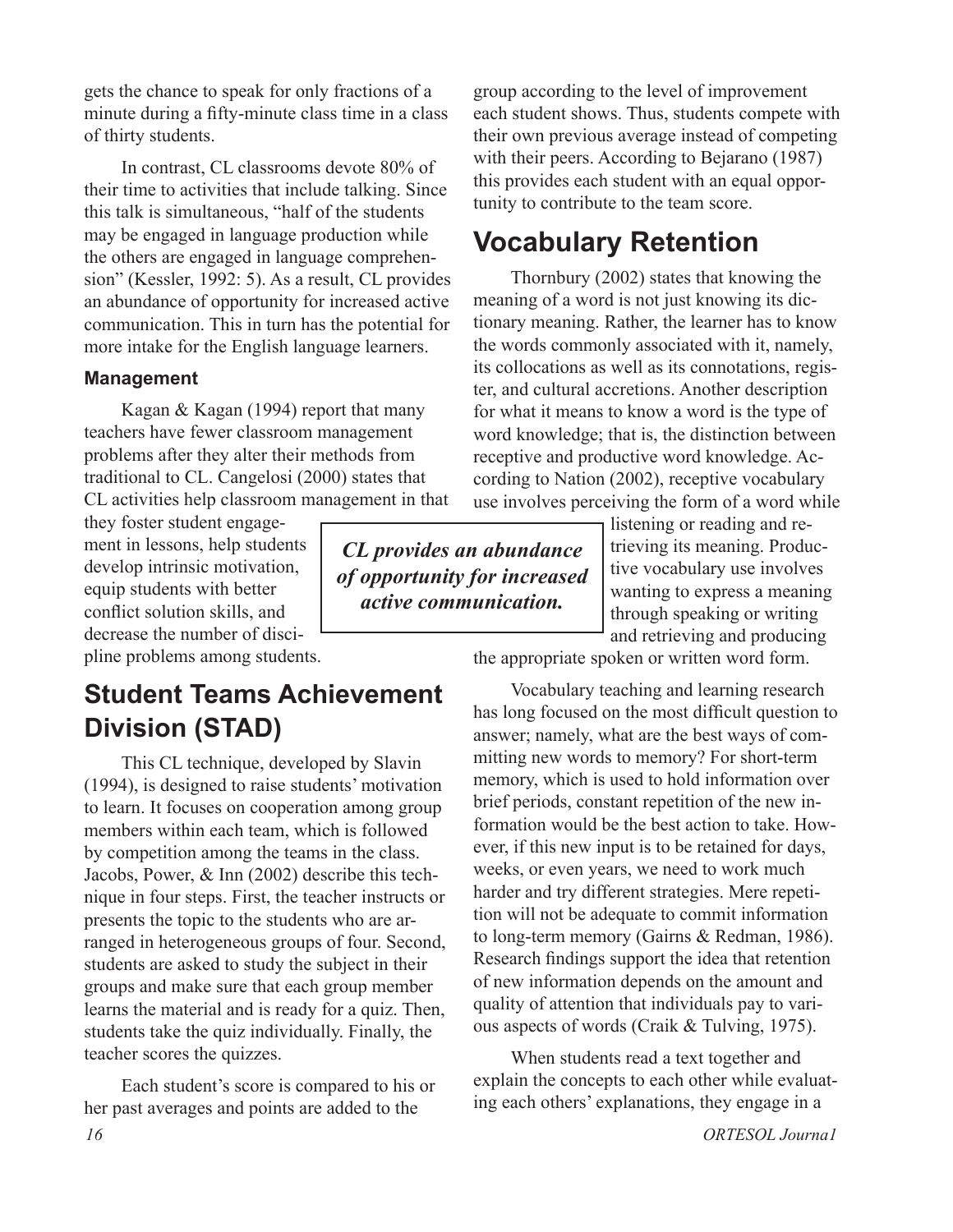high level of critical thinking. They form new concepts by using their own vocabulary and by basing their comments on their existing knowledge. Lockhart & Craik (1990) claim that such rich and numerous associations with previous knowledge increases the chances that the new information will be retained. Therefore, processing new lexical information more elaborately will lead to better retention than if it is processed less elaborately (Lockhart & Craik, 1990).

One of the main goals of cooperative learning is to provide learners with opportunities to use language to do things, and in particular, to engage in meaningful interactive oral language production. In a study of the acquisition of mathematical vocabulary, Hall (1992) found that the vocabulary learning of students working on interactive activities was greater than that

of students working in a teacher-fronted setting. In another study, Newton (1993) reported that learners negotiated unknown vocabulary successfully, hence helping each other

with the learning and use of this new vocabulary. Thus, research provides evidence for improved vocabulary recognition and use both as a result of exposure to new vocabulary in a meaningful communicative context and as a result of communicative work on targeted vocabulary.

## **The Study**

This study examined the effects of cooperative learning activities and STAD on students' vocabulary retention.

## **Design of the Study**

*Volume 28, 2010 17* The study is a "one-group pretest-posttest," a quasi-experimental research design. In this design, a single case is observed at two time points, one before the treatment and one after the treatment. Changes in the outcome of interest are presumed to be the result of the intervention or treatment. In this study, the subjects in a vocabulary course were given a pre-test before

each treatment. The same test was given as a post-test two weeks after each treatment, and the scores were compared to see the effects of the treatment. A two-week retention period was used for this study because similar studies had used the same period of time (Carter, Hardy & Hardy, 2001; Grace, 1998).

#### **Participants**

*One of the main goals of cooperative learning is to provide learners with opportunities to use language to do things*

The study was carried out in the English Language Preparatory School attached to Başkent University in Ankara in one of the 43 beginner level classes. The medium of instruction in the university overall is Turkish. The language profciency level of students was determined by a proficiency test administered at the beginning of the school year. There were 22 students in the class, 8 of whom were female

> and 14 of whom were male. Their ages ranged between 18 and 20.

#### **Instruments**

The researchers made use of four beginning level texts taken from the book

*Far From Home: Reading and Word Study*, by William Pickett. Cooperative learning activities were implemented with two of these texts, and small group tasks were implemented with the other two.

The cooperative lessons utilized a standard structure called Student Teams Achievement Divisions (STAD), as described earlier. The teacher presented the unit. After that, worksheets were distributed on the same topic for the group members to study together. The students were responsible for ensuring that all their team members were ready for the individual quiz that followed immediately afterward.

In the cooperative activity, the students in their heterogeneous groups were asked to use the 10 newly learned words to create a reaction essay to the story they had just read. In this procedure, the group members thought of a plot together using the 10 new words. After that, each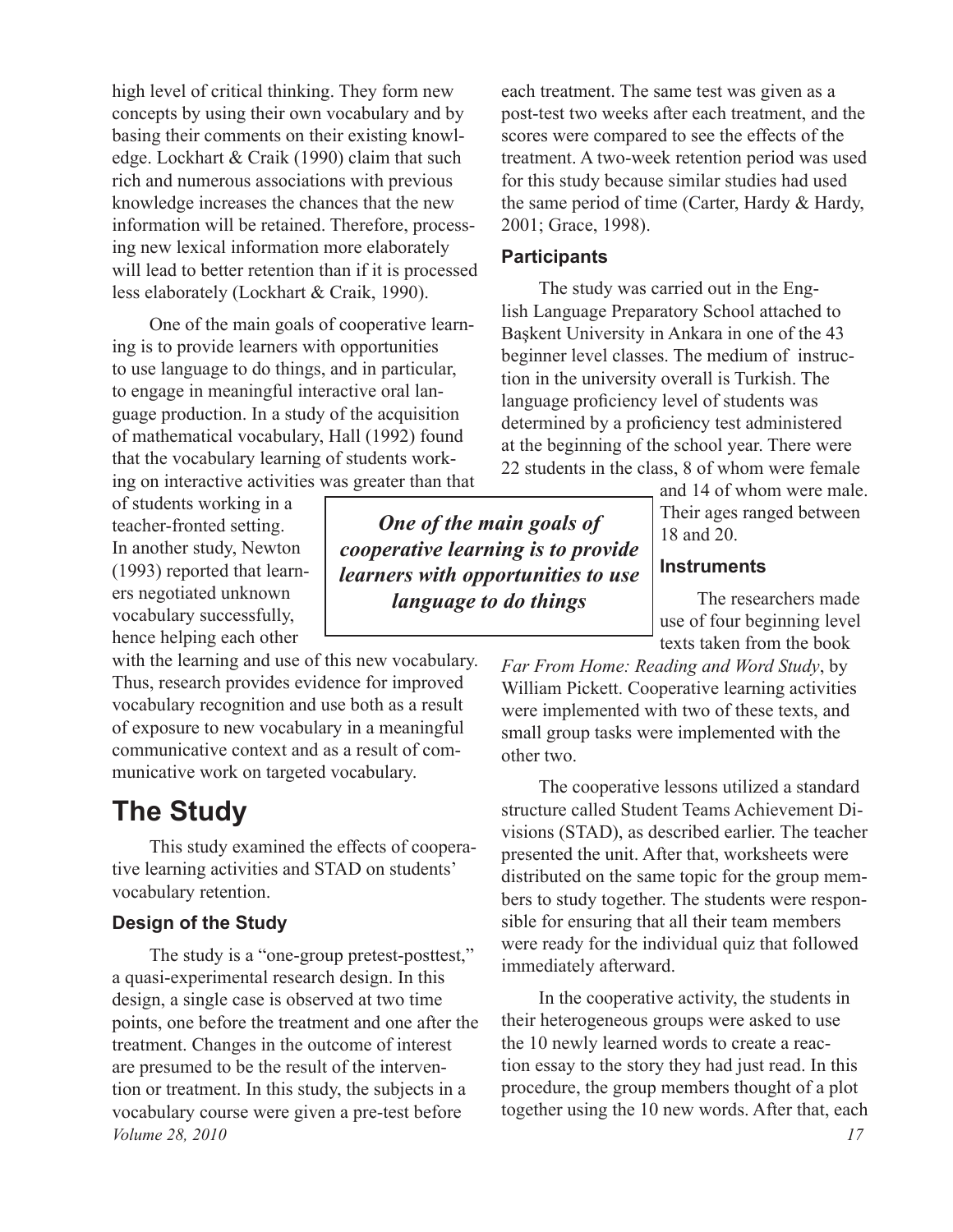student in each group was assigned a part of the story and the words to use in that part, and s/he wrote his/her part individually in line with the plot they had created together. Then, they came together again and formed their essays. While doing that, they each took turns to explain their part and the vocabulary items with it. They made sure that everybody in the group mastered the use of the words in focus.

The teacher collected the essays to grade them according to such criteria as cohesion, coherence, grammatical accuracy, and the correct use of the words in focus. The essay grades were added to their total group scores. Then, they took a vocabulary quiz individually. Their quiz scores were compared with their base scores and 10 points were added to the group score for each member who exceeded his/her base score. In addition to this, if all members of a group received a grade of 90 or above, 10 more points was added to their total group scores.

With this structure, the teacher made sure that all the principles of the cooperative learning were present; namely, the activity fostered heterogeneous grouping, individual accountability, positive interdependence, equal participation, and simultaneous interaction. With these principles directly applied to the cooperative lessons, the teacher assumed that the students would develop their cooperative skills by engaging in cooperative tasks as opposed to lecturing them on what cooperative learning is.

Three tests were used for each cooperative lesson plan. First of all, a pre-test was given each time to see whether the students already knew the words we intended to teach. A quiz,

score. Finally, a post-test was given for each text after a two-week interval so as to fnd out the effect of cooperative tasks on vocabulary retention. The pre-test and the post-test of each lesson were the same and they aimed to test recognition of the defnitions of focus words. The students were asked to match the target words arranged in threes with the correct defnitions, which were arranged in sixes. An example is in Figure 1.

## **Results**

Data from the pre-test and post-test scores were analyzed through t-tests to determine if there were any statistically signifcant differences in the vocabulary retention results of cooperative learning activities and small group tasks. Then, regression analysis was used to determine the relation between students' course achievement and their retention levels for each of the methods.

## **Comparison of group work and cooperative learning activities**

To be able to compare the group work scores and the cooperative learning scores, the difference in each participant's pre-test score was calculated. Afterwards, measures of central tendency presented in Table 1 were calculated using these scores.

As seen in Table 1, the mean values of student results from the cooperative learning lessons were higher than those from the lessons that adopted the group work technique. However, the variance and the standard deviation values of the group work lessons are slightly lower than those of the cooperative learning lessons. This fnding can be interpreted as more equal distribution

which was a part of the STAD technique, was given right after instruction in order to determine the effectiveness of cooperative group work by seeing the contribution of each individual to the group



*18 ORTESOL Journa1*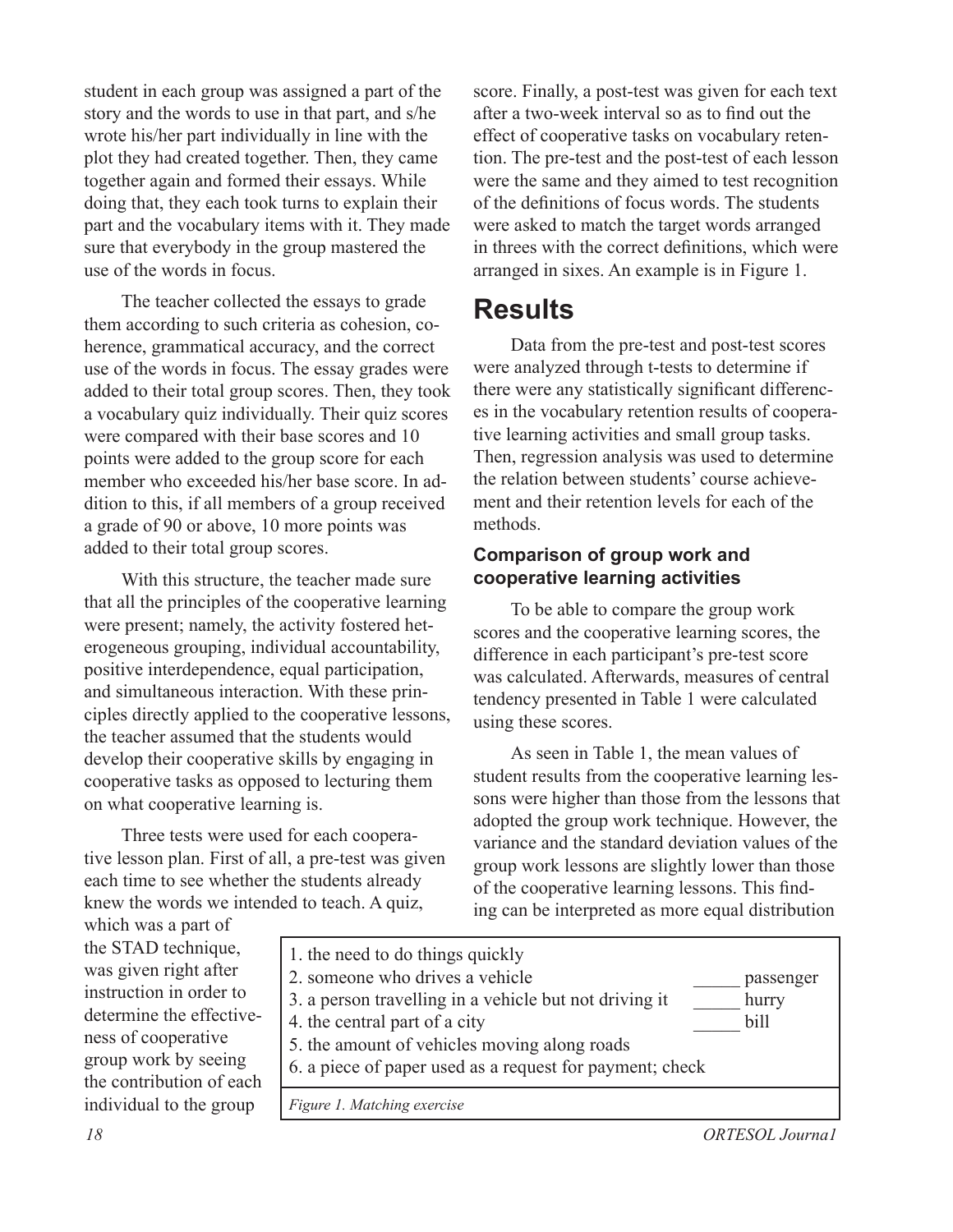| Table 1: Measures of central tendency values for<br>cooperative learning and group work |           |                            |                                        |           |  |  |  |  |  |
|-----------------------------------------------------------------------------------------|-----------|----------------------------|----------------------------------------|-----------|--|--|--|--|--|
| Texts Participants<br>Group work 1<br>Group work 2                                      | 22<br>22. | Mean Variance<br>18<br>2.6 | <b>Standard Deviation</b><br>16<br>3.4 | 12<br>17  |  |  |  |  |  |
| Cooperative 1<br>Cooperative 2                                                          | 22<br>22  | 33<br>3.6                  | 54<br>5.0                              | 23<br>2.1 |  |  |  |  |  |

of scores around the average score, and fewer gaps between the learning and retention levels of the words among individual participants for the group work lessons. Cooperative learning lessons, which yielded bigger variance and standard deviation values, created individual retention scores which deviated a bit more from the average. This means that there are bigger gaps among the scores of participants, which is not a very favorable result for a cooperative learning lesson even though it created better retention results than the group work technique.

Table 2 presents the results of the t-test. Since *p-value* is smaller than 0.05, we can say that the difference between the *mean values* of cooperative learning and group work techniques is statistically signifcant. As a result, it can be concluded that cooperative learning lessons produced better vocabulary retention results than those implementing the group work technique.

## **Discussion and Conclusion**

In the analysis of the data, it was found that there was a statistically signifcant difference in the participants' vocabulary retention scores

between the words learned through cooperative learning activities and the ones learned through group work technique in favour of cooperative learning activities. It can be concluded that cooperative learning lessons created better vocabulary retention results than those lessons which implemented the group work technique. The

fndings of this study were consistent with the literature, highlighting the fact that cooperative learning settings can create longer retention periods since students constantly engage in the elaboration of new concepts and interaction with their group mates (Gairns & Redman, 1986).

Results of previous research studies support the idea that retention of new information depends on the amount and quality of attention that individuals pay to various aspects of words (Craik & Tulving, 1975). This study also reinforced the concept that cooperative learning activities increased the amount and the quality of attention that the participants paid to various aspects of words, therefore encouraging longer retention periods.

Slavin (1995) asserts that when students work together to achieve a mutual goal - as in classes structured with a cooperative reward system - their efforts to learn help their group mates succeed. This study demonstrated that cooperative learning lessons yielded individual retention scores which were diverse from each other to a great extent. This fnding showed that, although

| Table 2: Comparison of cooperative learning and group work                     |    |       |              |                |  |  |  |
|--------------------------------------------------------------------------------|----|-------|--------------|----------------|--|--|--|
| Paired T-test for Cooperative – Group Work                                     |    |       |              |                |  |  |  |
|                                                                                | N  | Mean  | <b>StDev</b> | <b>SE</b> Mean |  |  |  |
| Cooperative                                                                    | 44 | 3.432 | 2.266        | 0.342          |  |  |  |
| Group Work                                                                     | 44 | 2.227 | 1.612        | 0.243          |  |  |  |
| Difference                                                                     | 44 | 1.205 | 2.520        | 0.380          |  |  |  |
|                                                                                |    |       |              |                |  |  |  |
| 95% CI for mean difference: (0.438; 1.971)                                     |    |       |              |                |  |  |  |
| T-Test of mean difference = 0 (vs not = 0): T-Value = $3.17$ P-Value = $0.003$ |    |       |              |                |  |  |  |

participants who internalized the basic principles of cooperative learning helped their group mates succeed, this effort was not enough to prevent them from getting diverse retention scores. Despite the better retention results in the cooperative learning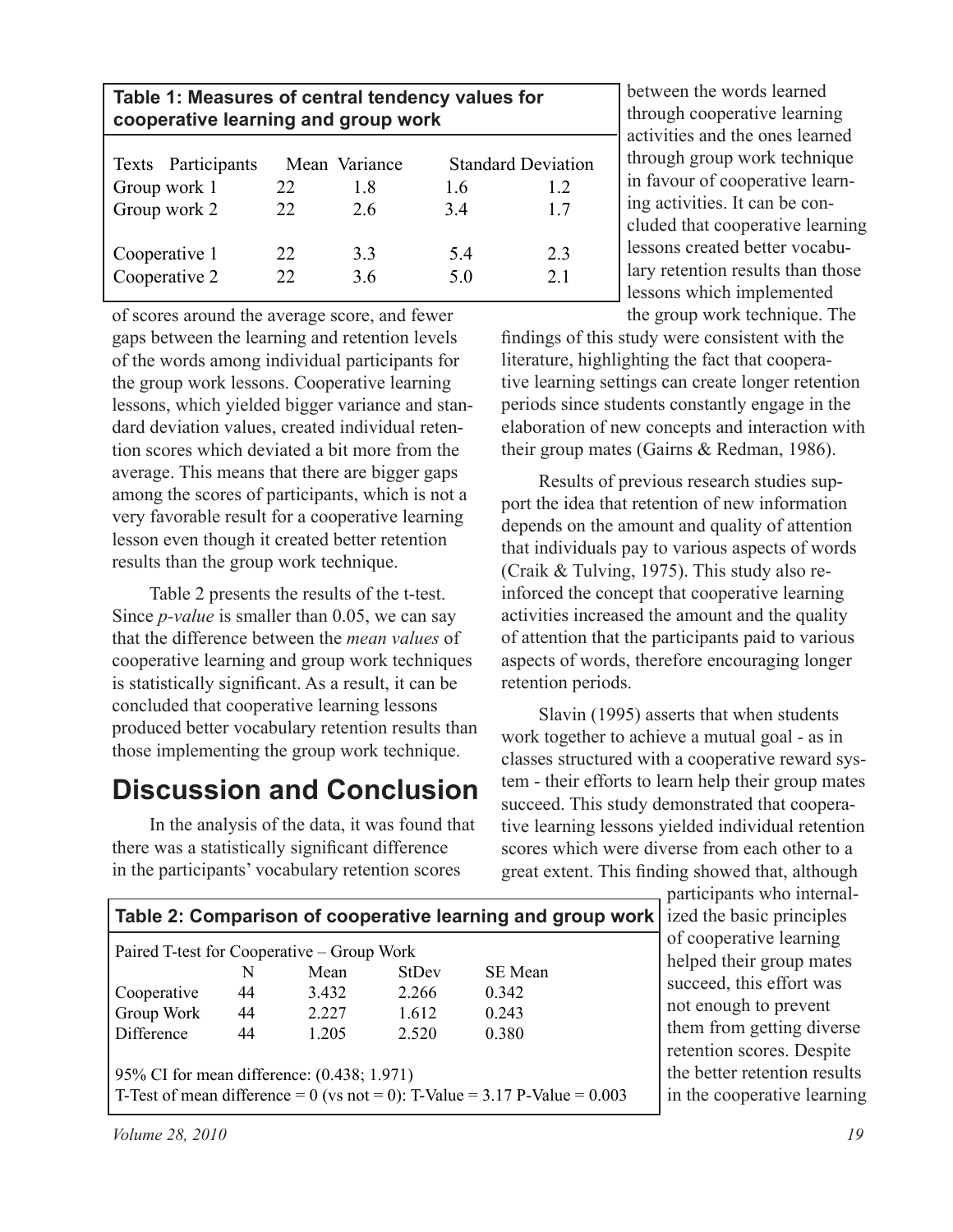lessons, the students' retention scores were not gathered around the mean, but scattered widely. This basically means that each student could not beneft equally from the cooperative learning lessons with respect to their retention levels.

This study also demonstrated the utiity of the STAD technique, where high achieving students helped their less skilled teammates and increased their group's total score. The teaching activity provided high achieving students with more opportunities for sophisticated explanations or cognitive elaboration work. Activities such as organizing thoughts and being certain about specifc concepts increased the vocabulary skills of high achieving students while at the same time benefting the low achieving students, resulting in better retention for all.

## **References**

- Aronson, E., Blaney, N., Stephan, C., Sikes, J., & Snapp, M. (1978). *The jigsaw classroom*. Beverly Hills, CA: Sage Publications.
- Bejarano, Y. (1987). A cooperative small-group methodology classroom. *TESOL Quarterly, 21*, 483-501.
- Cangelosi, J. S. (2000). *Classroom management strategies* (4th ed.). New York: John Wiley & Sons, Inc.
- Carter, T., Hardy, C.A. and Hardy, J.C. (2001) Latin vocabulary acquisition: an experiment using information-processing techniques of chunking and imagery. *Journal of Instructional Psychology, 23*, 43-56*.*
- Cohen, E.G. (1980). Design and redesign of the desegregated school: problems of status, power and confict. In Stephan, W.G., Feagin, J.R. (eds.) *Desegregation: Past, present and future* (pp. 251-278)*.* New York: Plenum Press.
- Craik, F. I. M., & Tulving, E. (1975). Depth of processing and the retention of words in episodic memory*. Journal of Experimental Psychology: General*, *104*, 268-294.
- Dansereau, D.F. (1985). Learning strategy research. In Segel, J., Chipman, S., Glaser, R. (eds.) *Thinking and learning skills: Relating*

*instruction to basic research*, Vol 1. Hillsdale, NJ: Erlbaum.

- Gairns, R. & Redman, S. (1986). *Working with words.* Cambridge: Cambridge University Press.
- Goodlad, J.I. (1984). *A place called school.* New York: McGraw Hill.
- Grace, C. (1998) Personality type, tolerance of ambiguity, and vocabulary retention in CALL, *CALICO Journal* 15, 1-3: 19-45.
- Hall, S. (1992). Using split information tasks to learn mathematics vocabulary. *Guidelines*. 24, 2, 72-77.
- Jacobs, G. M., Power, M. A., & Inn, L. W. (2002). *The teacher's sourcebook for cooperative learning*. Thousand Oaks, CA: Corwin Press, Inc.
- Johnson, D.W., Johnson, R., & & Holubec, E. (1992). *Advanced cooperative learning*. Edina, MN: Interaction.
- Johnson, D.W., Johnson, R., & Smith, K. (1991) *Active learning: Cooperation in the college classroom*. Edina, MN: Interaction Book Company.
- Johnson, D. W. & Johnson, R. T., Johnson, J., Anderson, D. (1976). The effects of cooperative vs. individualized instruction on students prosocial behavior, attitudes towards learning, and achievement. *Journal of Educational Psychology, 68*, 446-52.
- Johnson, D. W., Johnson, R. T., Maruyama, G., Nelson, D., & Skon, L. (1981). Effects of cooperative, competitive, and individualistic goal structures on achievement: A meta-analysis. *Psychological Bulletin*, *89*, 47-62.
- Kagan, S. (1989). *Cooperative learning resources for teachers.* San Juan Capistrano, CA: Resources for Teachers.
- Kagan, S. & Kagan, M. (1994). The structural approach: Six keys to cooperative learning. In S. Sharan. (Ed.), *The handbook of cooperative learning methods* (pp. 115-133). Westport, CT: Preager Publishers.
- Kessler, C. (1992). Part one: Foundations of cooperative learning. In C. Kessler (Ed.), *Coop-*